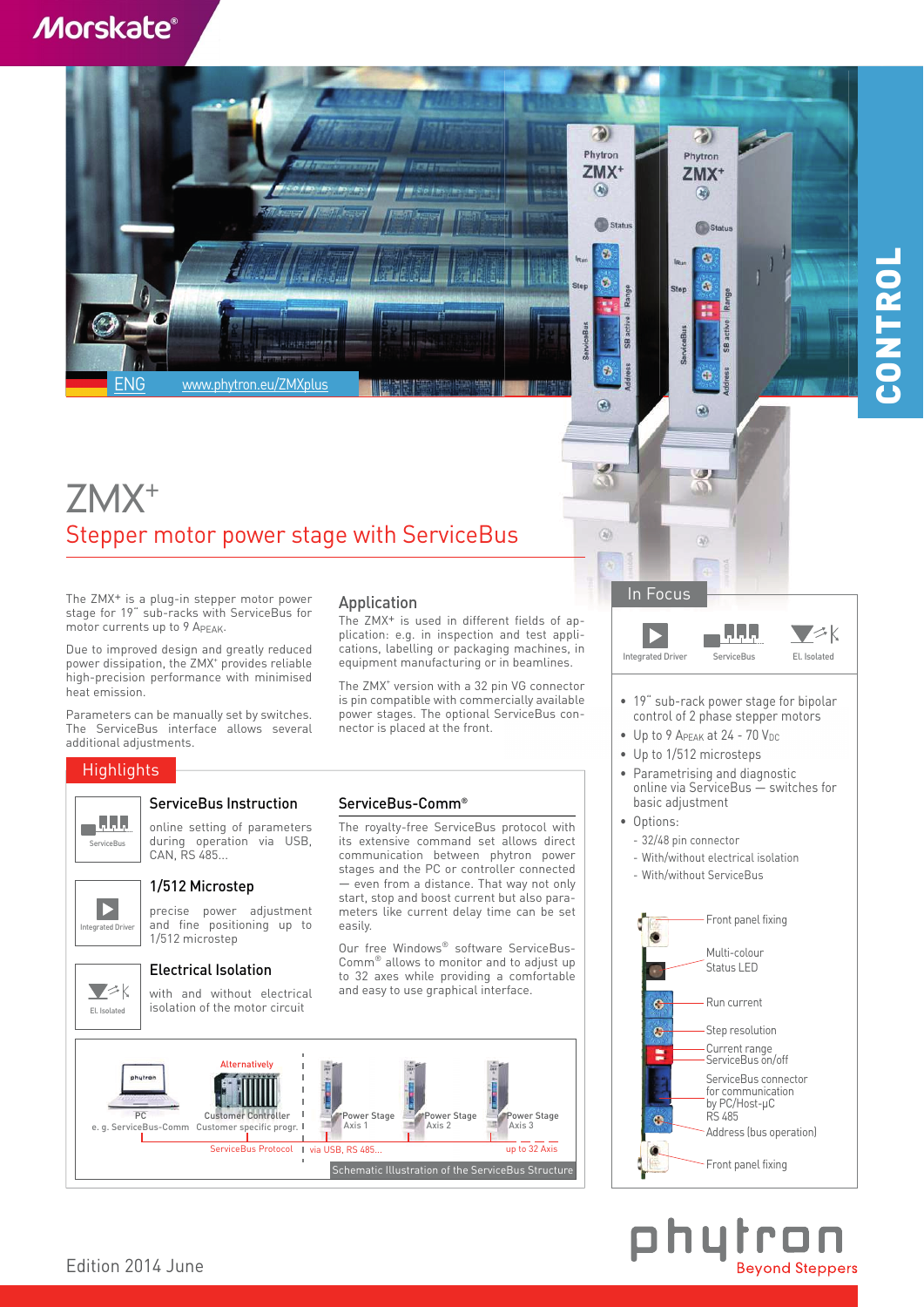### **Control**

|  | Specification              |                                                                                                                                                                                                                                                                                               |
|--|----------------------------|-----------------------------------------------------------------------------------------------------------------------------------------------------------------------------------------------------------------------------------------------------------------------------------------------|
|  | Mechanical                 |                                                                                                                                                                                                                                                                                               |
|  |                            |                                                                                                                                                                                                                                                                                               |
|  | Design                     | Plug-in board for 19" sub-rack in the format 5HP x 3U x 160 mm                                                                                                                                                                                                                                |
|  | Dimensions (W x H x D)     | Option with 32 pin VG connector:<br>25.1 (5HP) x 128.4 (3U) x 172.5 mm<br>Option with 48 pin VG connector:<br>25.1 (5HP) x 128.4 (3U) x 176 mm                                                                                                                                                |
|  | Weight                     | Approx. 450 g with front panel                                                                                                                                                                                                                                                                |
|  | Features                   |                                                                                                                                                                                                                                                                                               |
|  | Stepper motors             | Suitable for the control of 2 phase stepper motors with 4, (6) or 8 lead<br>wiring                                                                                                                                                                                                            |
|  | Supply voltage             | 24 to 70 Vnc                                                                                                                                                                                                                                                                                  |
|  | Phase current              | 2 x 9 APFAK                                                                                                                                                                                                                                                                                   |
|  | Adjustable current steps   | Rotary switch mode<br>2 currents are selectable: 0 - 1.5 APEAK or 0 - 9 APEAK<br>Run current is adjustable in 15 current steps, stop current is 50 %, boost<br>current is 130 % of run current<br>ServiceBus mode (optional)<br>Run, stop and boost current from 0 - 9 APEAK in 100 mA stages |
|  | Adjustable step resolution | Rotary switch mode<br>Full step, 1/2, 1/2.5, 1/4, 1/5, 1/8, 1/10, 1/16, 1/20<br>ServiceBus mode (optional)<br>Full step, 1/2, 1/2.5, 1/4, 1/5, 1/8, 1/10, 1/16, 1/20, 1/32, 1/64, 1/128,<br>1/256, 1/512 Microstepping                                                                        |
|  | Maximum step frequency     | 500,000 Hz control pulse frequency (pulse width > 1 µs)                                                                                                                                                                                                                                       |
|  | Physical resolution:       | Without encoder:<br>Approx. 25,600 positions per revolution (in typical applications)<br>With encoder:<br>Precision of positioning approx. 102,400 positions per revolution with a<br>a 200 step motor depending on the encoder (evaluating by a superior<br>controller required)             |
|  | Chopper frequency          | Patented phytron chopper technology for a minimal heat loss in the<br>motor and smooth rotation.<br>Two chopper frequencies according to the current range:<br>25 kHz for currents 0 - 9 A<br>50 kHz for currents 0 - 1.5 A                                                                   |
|  | Cable length               | Motor: shielded: 50 m max.<br>Signal: shielded: 100 m max.                                                                                                                                                                                                                                    |
|  | Operating modes            | Rotary switch mode and ServiceBus mode (optional)                                                                                                                                                                                                                                             |
|  | Functional safety          | Safety Integrity Levels, such as e. g. Safe Torque Off (STO) from IEC<br>61508-2 are not directly compatible                                                                                                                                                                                  |
|  | Diagnosable errors         | Undervoltage error (< 22 V)<br>Overtemperature error $(T > 90 °C)$<br>Overcurrent and short circuit error (I > 30 A temporary)                                                                                                                                                                |
|  | Interfaces                 |                                                                                                                                                                                                                                                                                               |
|  | Inputs                     | Control pulses, direction, boost, deactivation, reset, step resolution<br>(optional: inputs electrically isolated)                                                                                                                                                                            |
|  | Outputs                    | A, B, C, D for a 2 phase stepper motor, basic position<br>(opto-decoupled optional, type Open-Collector),<br><b>ERROR</b><br>(opto-decoupled optional, type Open-Collector)                                                                                                                   |
|  |                            |                                                                                                                                                                                                                                                                                               |





32 pin VG connector DIN 41612, type D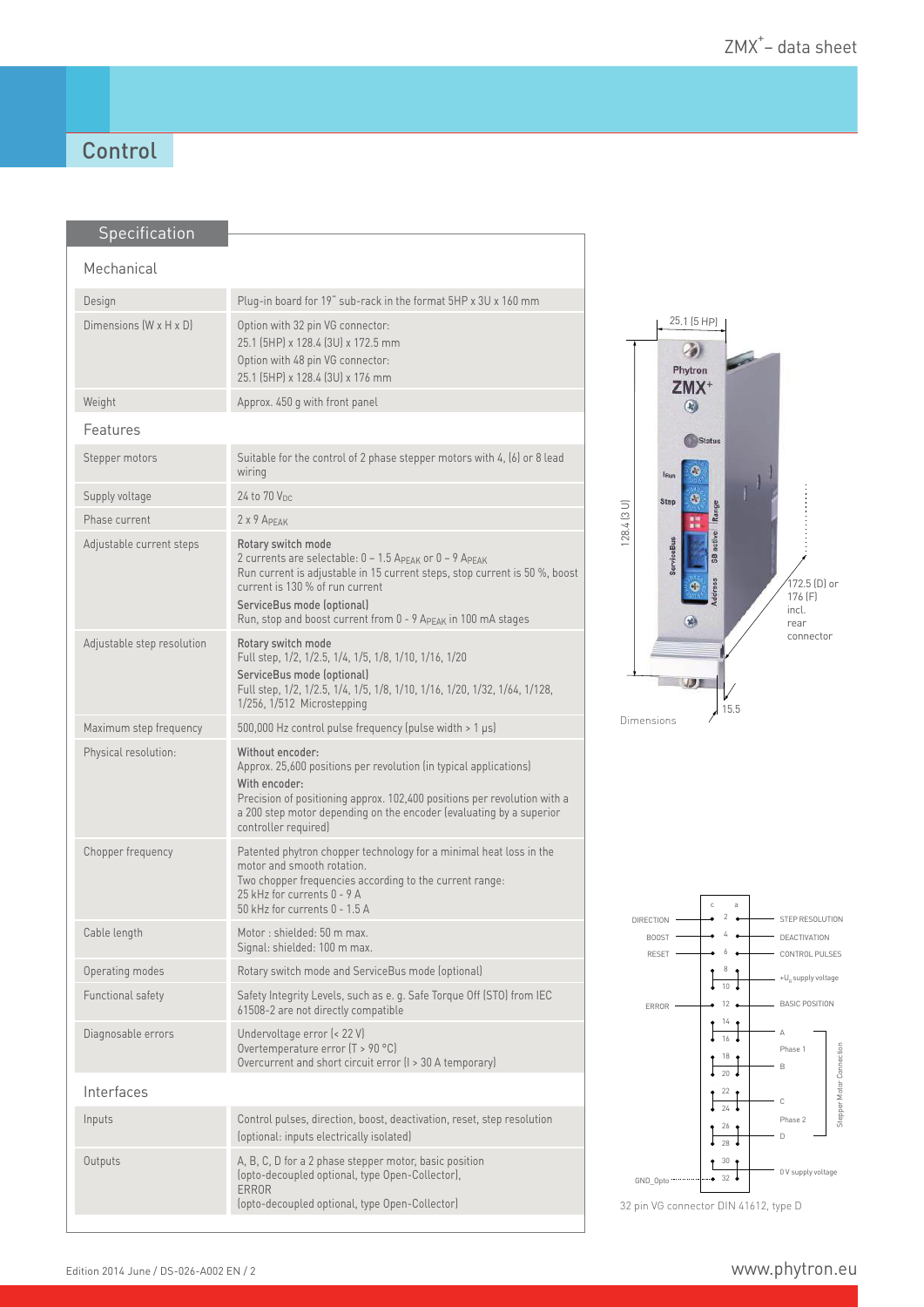

48 pin VG connector DIN 41612, type F

#### Specification

#### Interfaces (continued)

| Mechanical switches                               | Rotary switches for addressing up to 16 addresses<br>DIP-switches for current range selection, ServiceBus activation (optio-<br>nal), output logic switch, overdrive activation and input logic switch |  |  |  |  |
|---------------------------------------------------|--------------------------------------------------------------------------------------------------------------------------------------------------------------------------------------------------------|--|--|--|--|
| ServiceBus (optional)                             | phytron's power stage interface for parameterisation and diagnostic via<br><b>RS 485</b>                                                                                                               |  |  |  |  |
| Communication and Programming                     |                                                                                                                                                                                                        |  |  |  |  |
| Diagnostic via Status LED                         | Ready, Busy, Fault, Reset/Disable                                                                                                                                                                      |  |  |  |  |
| Parameter interface via<br>ServiceBus (optional)  | Run, stop, boost current, step resolution, current delay time, chopper<br>frequency, define overdrive switch frequency, in- and output logic, prefe-<br>rential direction, reset, deactivation,        |  |  |  |  |
| Diagnostic interface via<br>ServiceBus (optional) | Basic position, current setting, power stage temperature, power stage<br>status, error check, intermediate circuit voltage                                                                             |  |  |  |  |
| Programming                                       | Phytron's ServiceBus-Comm® for Windows®                                                                                                                                                                |  |  |  |  |
| <b>Operating Conditions</b>                       |                                                                                                                                                                                                        |  |  |  |  |
| Temperature                                       | Operation: +4 to +40°C, storage and transport: -25 to +85 °C                                                                                                                                           |  |  |  |  |
| Relative humidity                                 | 85 % maximum non-condensing                                                                                                                                                                            |  |  |  |  |
| Degree of pollution                               | Level 2                                                                                                                                                                                                |  |  |  |  |
| Protection class                                  | IP 20 at operation in 19" rack                                                                                                                                                                         |  |  |  |  |
| Vibration / Shock protection                      | Acc. to EN 60068-2-6<br>Acc. to EN 60068-2-27/29                                                                                                                                                       |  |  |  |  |
| EMC immunity /<br><b>EMC</b> emission             | Acc. to EN 61000-3-2 EMC<br>Acc. to EN 61000-6-1, -3, -4: EMC and RFI immudity<br>Acc. to EN6100-4-26, -11 immunity testing                                                                            |  |  |  |  |
| Approval                                          | CE                                                                                                                                                                                                     |  |  |  |  |
|                                                   |                                                                                                                                                                                                        |  |  |  |  |

## Plug-in power stage unit SLS-ZMX+



phytron delivers also fully assembled 19" sub-rack modules with integrated power supply.

Up to 8 ZMX<sup>+</sup> power stages are possible.

For more information look up www.phytron.eu/SLS